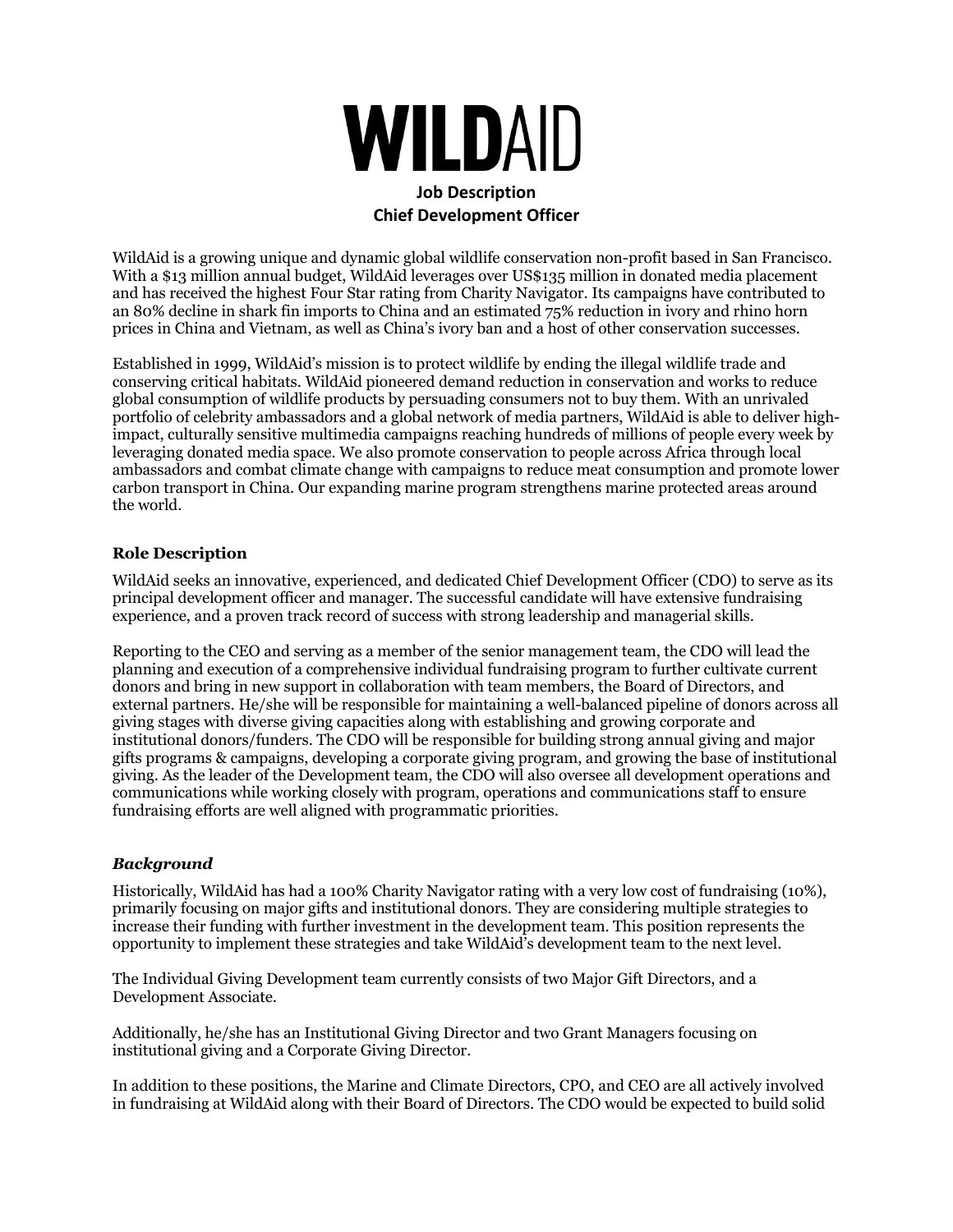working relationships with each of these key leaders and strategically leverage their partnership throughout the cultivation process for key donor prospects.

# *Primary Duties and Responsibilities*

The CDO will be expected to take immediate responsibility for the day-to-day management of WildAid's fundraising, assessing current fundraising efforts, including individual, corporate and institutional giving opportunities.

## **Strategic Leadership**

- developing and executing a multi-year strategic fundraising plan in partnership with the CEO, CPO, Program Directors and Board of Directors such that programmatic priorities are translated into giving priorities;
- coaching and guiding while partnering with the Board of Directors; helping to set policies and practices for Board members involved in fundraising; overseeing the involvement, identification, training, and support of Board members in outreach and solicitation;
- stewarding a culture of philanthropy aligned with the organization's values, vision, and mission;
- keeping abreast of the latest research on fundraising strategy and implementation, ensuring best practices are in place; and
- representing WildAid externally at meetings and speaking engagements.

## **Fundraising**

- implementing a structured program for fostering strong relationships with targeted individual and institutional donor constituencies, involving the CEO, Board members, and other staff as appropriate;
- establishing and implementing clear standards for donor targeting, moves management, stewardship, and recognition;
- building a pipeline of new prospects;
- ensuring prospects are properly researched;
- personally driving fundraising results through direct solicitations, and by supporting the direct solicitations by the CEO, CPO and other staff;
- managing the Development Associate to elevate donors from the lower to higher levels of gifts;
- ensuring a diverse donor base of individual, corporate, foundation, and public segments;
- assessing and elevating major gift and partnership programs;
- setting expectations for and stewarding Board giving;
- establishing a robust planned giving program;
- Developing the Corporate Giving program along with the Corporate Giving Director;
- Overseeing the Director of Institutional Giving and increasing institutional fundraising; and
- designing and implementing fundraising campaigns.

## **Management**

- managing the Development Team to meet team goals:
- establishing individual annual performance plans for each development team member and conducting quarterly performance reviews to ensure expectations for success are clearly articulated and understood;
- defining and applying metrics and accountability to measure and ensure progress towards strategic priorities; identifying opportunities for improvement;
- managing a high-performing team experienced in individual and institutional giving, events, appeals, planned giving, and database management;
- developing the annual fundraising budget; staffing, equipment, materials, and supplies; directing, approving and monitoring expenditures;
- ensuring cross-organizational collaboration between and among functional and programmatic teams to encourage high-performance teaming, improving fundraising effectiveness, and driving strategic outcomes;